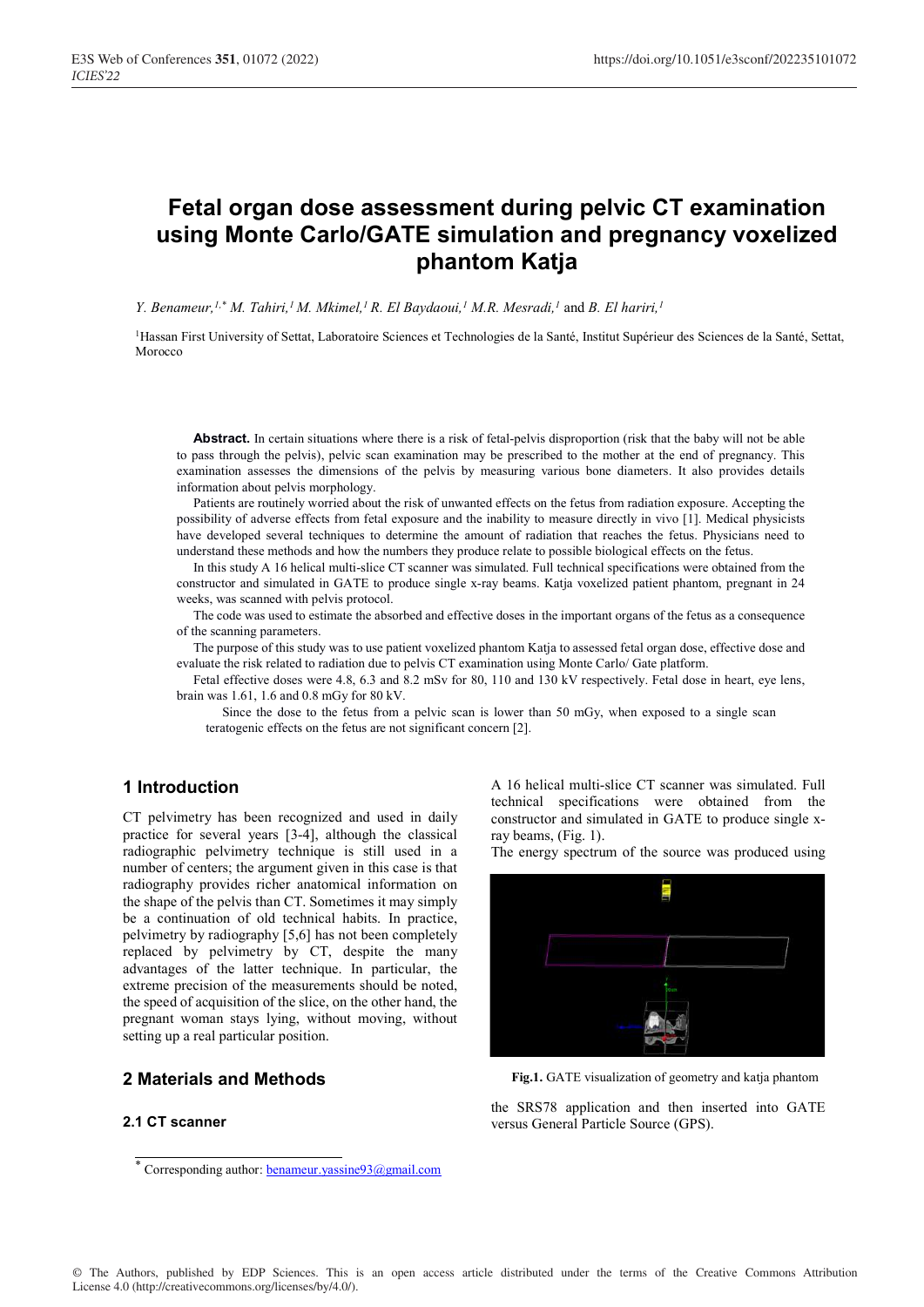

**Fig. 2.** Katja phantom

To validate the simulated CT geometry, a CTDI 100 data set was simulated for body and head CTDI phantoms with diameters of 32 and 16 cm, respectively [7].

#### **2.2 Monte Carlo**

Monte Carlo [8] methods are based on a microscopic modeling of the transport of particles leading to a simulation in 1D, 2D and 3D: it is no longer a question of distribution function but of probability of occurrence of each interaction also called event. The trajectories of the particles are simulated individually from a series of random numbers and cross sections in charge of reproducing physical process.

 The solution is derived from the statistical average of quantities obtained from the simulation of a very high number of primary particles (also called "stories" or "events").

In order to simulate the histories of the particles, it is necessary to have a scattering model consisting mainly of a set of differential cross sections that determine the probability distributions of the random variables representing a trajectory.

#### **2.3 GATE**

GATE [9] (Geant4 Application for Tomographic Emission) is a simulator developed in C++ and based on the Geant4 [10] development environment. The basic physics consists in simulating all the physical processes involved in particle-matter reactions. The question of random number generators, fundamental in the domain of calculation by Monte Carlo technique, is taken care by the CLHEP library, also developed at CERN.

The package allows to define simulations for any type of imaging modality by emission tomography (nuclear imaging) and transmission tomography (X-ray scanner). Since 2008, GATE has been used to simulate conventional radiotherapy examinations (photonelectron) as well as the future of radiotherapy, namely hadrontherapy. One of the specificities of GATE is its ability to integrate and manage temporal and motion aspects in the simulations.

One of the specificities of GATE is its ability to integrate and manage temporal and motion aspects in the simulations, thus allowing the integration of tracer kinetics, patient or detector motion, or even an irradiation protocol that integrates variations in beam kinematics and conformation during a treatment session.

The development and validation of GATE is done within an international collaboration, the OpenGATE collaboration, set up in 2002 by the Ecole Polytechnique de Lausanne team. This collaboration includes 20 laboratories. In France, the collaboration brings together teams from INSERM, CNRS and CEA [11].

The use of Monte Carlo simulations requires very high computing capacity.

#### **2.4 Characteristic of the phantom**

For Katja phantom (Fig. 2) a fetus was segmented from an MRI scan data of a patient's abdomen and pelvis region at 24 weeks of pregnancy. The pelvis and abdomen of the standard female voxel phantom were changed to allow for the segmented fetus. This was accomplished by lowering the amount of the bladder contents, restricting and shifting the intestines posteriorly and properly lengthening the body circumference. Katja includes 136 segmented objects, as well as the placenta, amniotic fluid, umbilical cord, and 16 tissues from the fetus.

# **3 RESULT**

In this work the simulation was run using a new package "Dose by region" which can calculate dose for each organ then effective dose [12] [13].

A pelvic scan was simulated using the parameters reported in table 1.

108 primary photons were performed in a High-Performance Computing with the following characteristics: 64 cores, 256 GB RAM, 8T storage.

| Table 1. The scan parameters of pelvic CT examination. |  |  |
|--------------------------------------------------------|--|--|
|--------------------------------------------------------|--|--|

| kVp | mAs | Pitch | Bowtie<br>filter | KATJA phantom scan<br>length (cm) |
|-----|-----|-------|------------------|-----------------------------------|
| 80  |     |       |                  |                                   |
| 110 | 100 |       | Body             | 13                                |
| 130 |     |       |                  |                                   |

#### **Effect of tube voltage**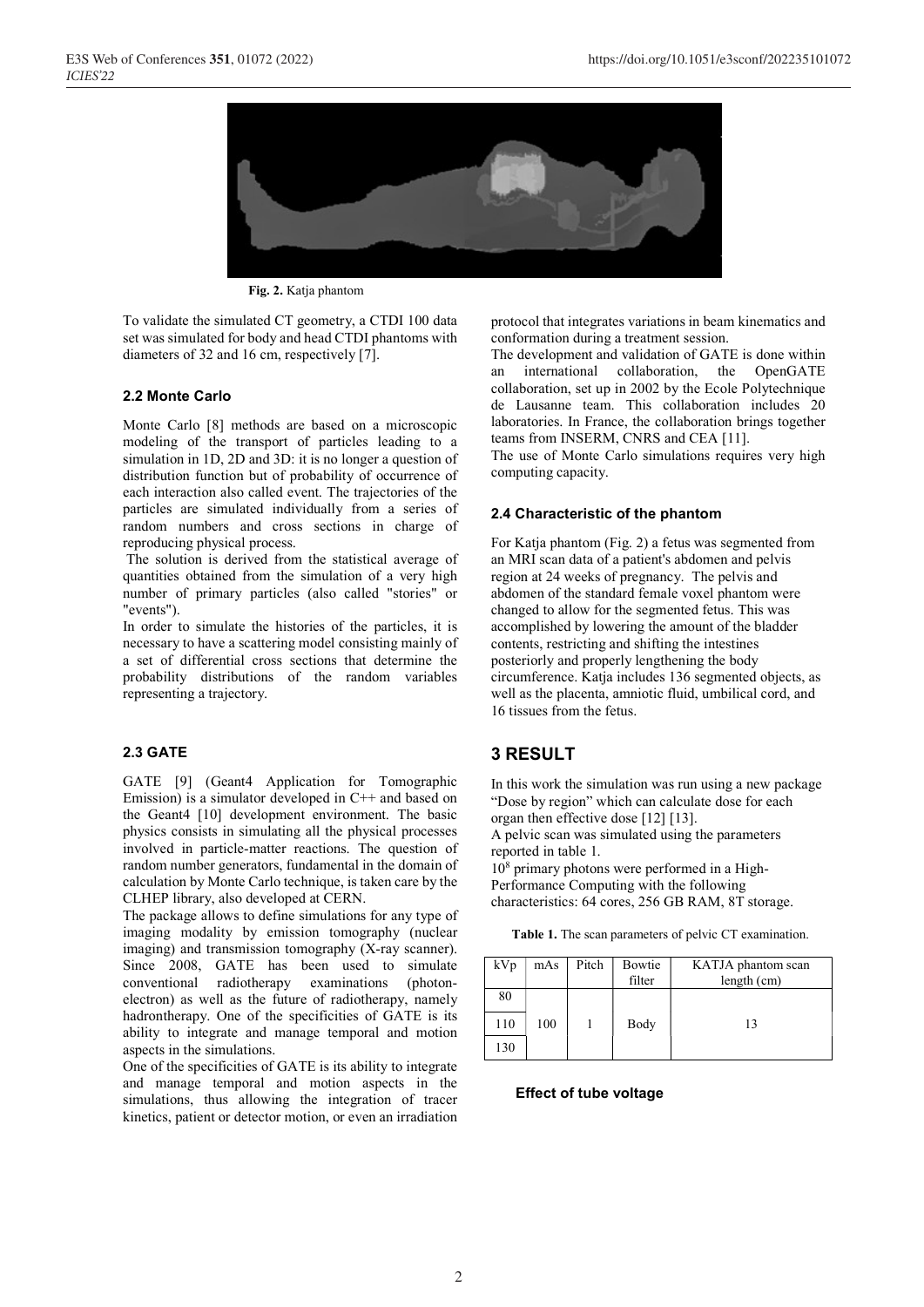

(Fig. 3) shows organ dose for eleven tissues for different values tube voltages.

Fetal organ dose was increased linearly with tube voltages in all organs, the cranium received the maximum of dose because of high density.

Although the fetal organ dose reduced by 31.5%, 9.6% ,40.1% and 17,6% for brain, eyes, heart and eye lenses between 80-110 kV and reduced by 70.9%, 69.8%, 68.4% and 66.5% respectively between 80-130 kV. The effective dose was 4.8, 6.2 and 8.3 mGy for 80, 110 and 130 kV.

# **4 DISCUSSION**

The purpose of this study is to use patient voxelized phantom Katja to assess fetal organs doses, effective dose and evaluate the risk related to radiation due to pelvic CT examination using Monte Carlo/ Gate platform and measure of diameter of pelvis.

Teratogenic consequences in the fetus include prenatal mortality, small head size, mental impairment, microcephaly, and organ malformation. These teratogenic effects do not occur below a threshold of 50 mGy to 100 mGy and occur exclusively during the first 15 weeks following conception [14,15].

Comparing of our results, show a good agreement fit, effective fetal dose is lower than 50 mGy for all value tube voltages. So, using the parameter showing in Table 1 can keep the baby safe.

In pelvic scan we usually use a pitch higher than 0.8, because when we increase the pitch we increase the speed movement of table, thus reducing the irradiation time, which reduces the dose to the fetus.

The effective doses for pelvic CT estimated was compared with Semghouli et al. [16] study. Which consisted of examining a total of 30 patients, the data collected for each selected diagnostic pelvic exam included CT acquisition parameters. It has been found that difference between our study and Semghouli et al. is 52% for the effective dose.

This difference is probably due to uncertainties in the Xray spectrum (filtration), geometry modeled, phantom size, age of the fetus, and density of organs.

# **5 CONCLUSION**

Larger doses of radiation can have significant bioeffects on the fetus.

Although it is critical to only expose the fetus to radiation when absolutely required, Routine CT scans conducted in a single session do not often produce a dose high enough to cause major bioeffects.

A qualified medical physicist can estimate fetal exposure if many imaging investigations are conducted with the fetus in the field of vision. The methods for estimating fetal dose are generally in agreement.

In this paper, Gate has shown their ability to calculate the organ dose and to quantify the risk to the fetus.

## **References**

- 1. W. F. Sensakovic, I. Royall, M. Hough, P. Potrebko, V. Grekoski, R. Vicenti, *Fetal dosimetry at CT: A primer,* Radiographics **40** 1061–70 (2020)
- 2. C.T. Sadro, T. J. Dubinsky, CT *in pregnancy: Risks and benefits*. Appl. Radiol. **42** 6–16 (2013).
- 3. P. Adam, Y. Alberge, J. L. Sablayrolles, B. Grandjean, *Pelvimétrie par radiographie numérisée,* J. Radiol. **67** 47-52 (1986).
- 4. E. J. Wiesen, J. R. Crass, E. M. Bellon, G. G. Ashmead, A. M. Cohen, *Improvement in CT pelvimetry,* Radiology **178(1)** 259–62 (1991).
- 5. P. Magnin, E. P. Naudin, J. M. Thoulon, *Radiodiagnostic obstétrical*, **2e édition** Expansion scientifique Française, Paris, 237–60 (1975).
- 6. R. Merger, J. Levy, J. Melchior, *Précis d'Obstétrique*. Paris: Masson. 294–97 (1993).
- 7. M. Mkimel, R. El Baydaoui, M. R. Mesradi, et al. *Monte Carlo Simulation of the Computed Tomography Dose Index (CTDI) Using GATE*, Phys. Part. Nuclei Lett. **17**, 900–907 (2020)
- 8. R. Procassini, M. O'Brien, J. Taylor, *Load balancing of parallel Monte Carlo transport calculations* In Mathematics and Computation, Supercomputing, Reactor Physics and Nuclear and Biological Applications.Palais des Papes, Avignon, Fra (2005)
- 9. S. Jan, G. Santin, D. Strul, et al. *GATE: a simulation toolkit for PET and SPECT*, Phys. Med. Biol. **49(19)**  4543–4561 (2004)
- 10. J. Allison, K. Amako, J. Apostolakis, et al., *Geant4 developments and applications*. IEEE Trans. Nucl. Sci. **53 (1)**, 270–278 (2006)
- 11. J. Sébastien, *GATE: CODE DE CALCUL POUR L'IMAGERIE MEDICALE, LA RADIOTHERAPIE ET LA DOSIMETRIE*, CEA Dir Des Sci Du Vivant Inst d 'Imagerie Bio-Médicale Serv n.d
- 12. M. Tahiri, M. Mkimel, Y. Benameur, et al. *Organ Dose Estimation for Adult Chest CT Examination*